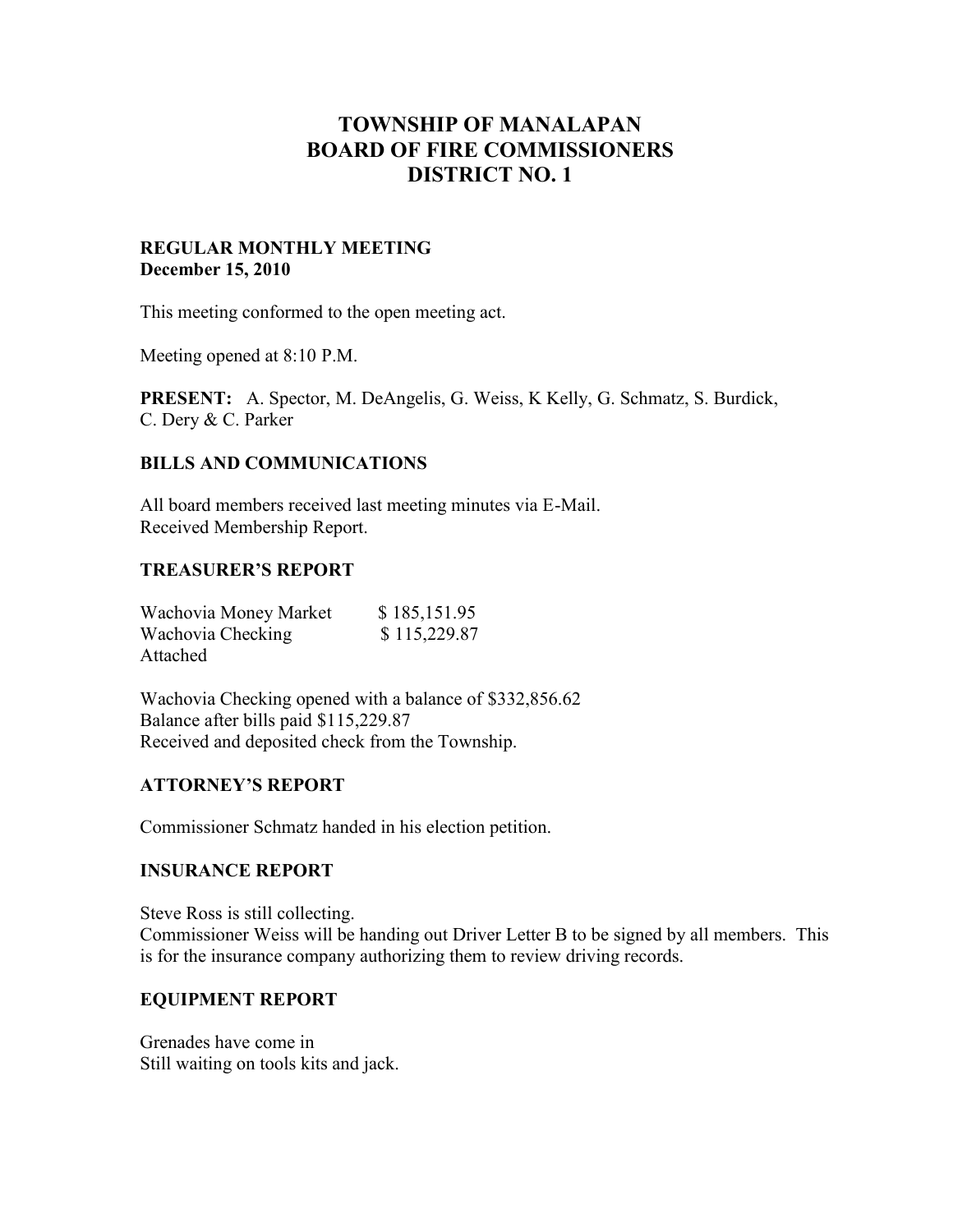# **RADIO REPORT**

No report.

## **CHIEF'S REPORT**

No report.

### **TRUCK REPORT**

26-1-80 – is back. They were able to repair the generator. 26-1-90 – computer problem was repaired.

#### **ASSOCIATION REPORT**

No report.

#### **TRUSTEES' REPORT**

No report.

### **OLD BUSINESS**

See attached.

#### **NEW BUSINESS**

Commissioner DeAngelis made a motion to pay all vouchers; this was seconded by Commissioner Kelly. All voted aye.

Commissioner DeAngelis made a motion to purchase a table at Chief Brown's retirement party for \$750; this was seconded by Commissioner Kelly. All voted aye.

Commissioner DeAngelis made a motion not to exceed \$3,600 to replace and install light bar with arrow stick on 26-1-88; this was seconded by Commissioner Schmatz. All voted aye.

Commissioner Kelly made a motion to escrow \$10,591.24 for the County bill for dispatching services until we come to and have a signed agreement with the County; this was seconded by Commissioner DeAngelis. All voted aye.

Commissioner Spector made a motion not to exceed \$4,800 to replace HVAC unit in the kitchen/hallway/attic area; this was seconded by Commissioner Weiss. All voted aye.

Commissioner Kelly made a motion to move \$10,000 from Fire & Training to Truck Operations; this was seconded by Commissioner Spector. All voted aye.